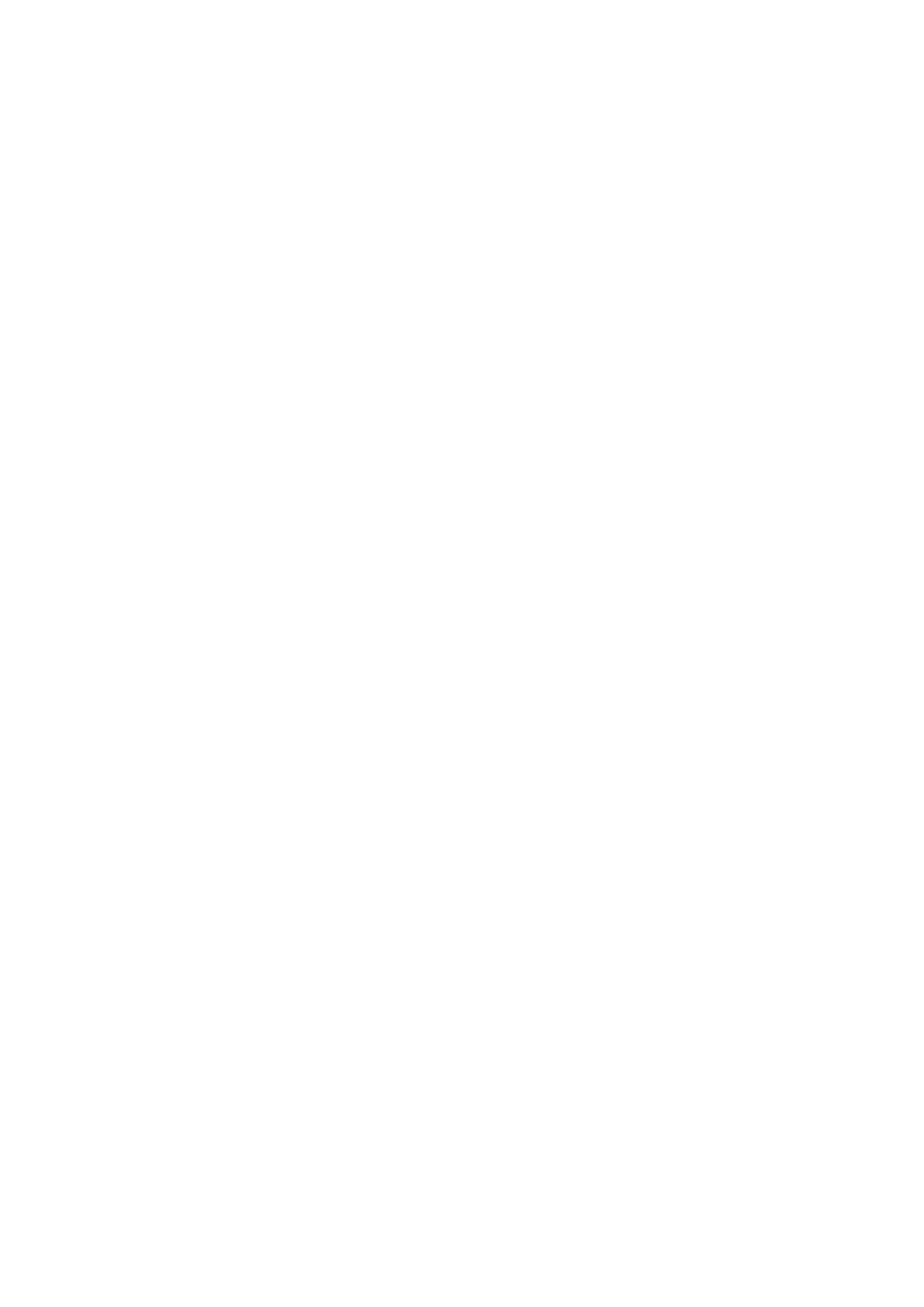### **In the case of Alajos Kiss v. Hungary,**

The European Court of Human Rights (Second Section), sitting as a Chamber composed of:

Françoise Tulkens, *President,* Ireneu Cabral Barreto, Danutė Jočienė, Dragoljub Popović, András Sajó, Nona Tsotsoria, Kristina Pardalos, *judges,* and Sally Dollé, *Section Registrar*,

Having deliberated in private on 29 April 2010,

Delivers the following judgment, which was adopted on that date:

### **PROCEDURE**

1. The case originated in an application (no. 38832/06) against the Republic of Hungary lodged with the Court under Article 34 of the Convention for the Protection of Human Rights and Fundamental Freedoms ("the Convention") by a Hungarian national, Mr Alajos Kiss ("the applicant"), on 1 September 2006.

2. The applicant was represented by Mr J. Fiala, Legal Officer of the Mental Disability Advocacy Center, a non-governmental organisation with its seat in Budapest. The Hungarian Government ("the Government") were represented by Mr L. Höltzl, Agent, Ministry of Justice and Law Enforcement.

3. The applicant alleged that his exclusion – required by the Constitution itself – from the electoral register solely on the strength of his placement under partial guardianship amounted to a violation of Article 3 of Protocol No. 1, read alone or in conjunction with Articles 13 and 14 of the Convention.

4. On 26 January 2009 the President of the Second Section decided to give notice of the application to the Government. It was also decided to examine the merits of the application at the same time as its admissibility (Article 29 § 3).

5. 6. The applicant and the Government each filed observations on the merits (Rule 59 § 1 of the Rules of Court). The parties replied in writing to each other's observations. In addition, third-party comments were received from the Harvard Law School Project on Disability, which had been granted leave by the President of the Chamber to intervene in the written procedure (Article 36 § 2 of the Convention and Rule 44 § 2) on 11 May 2009. The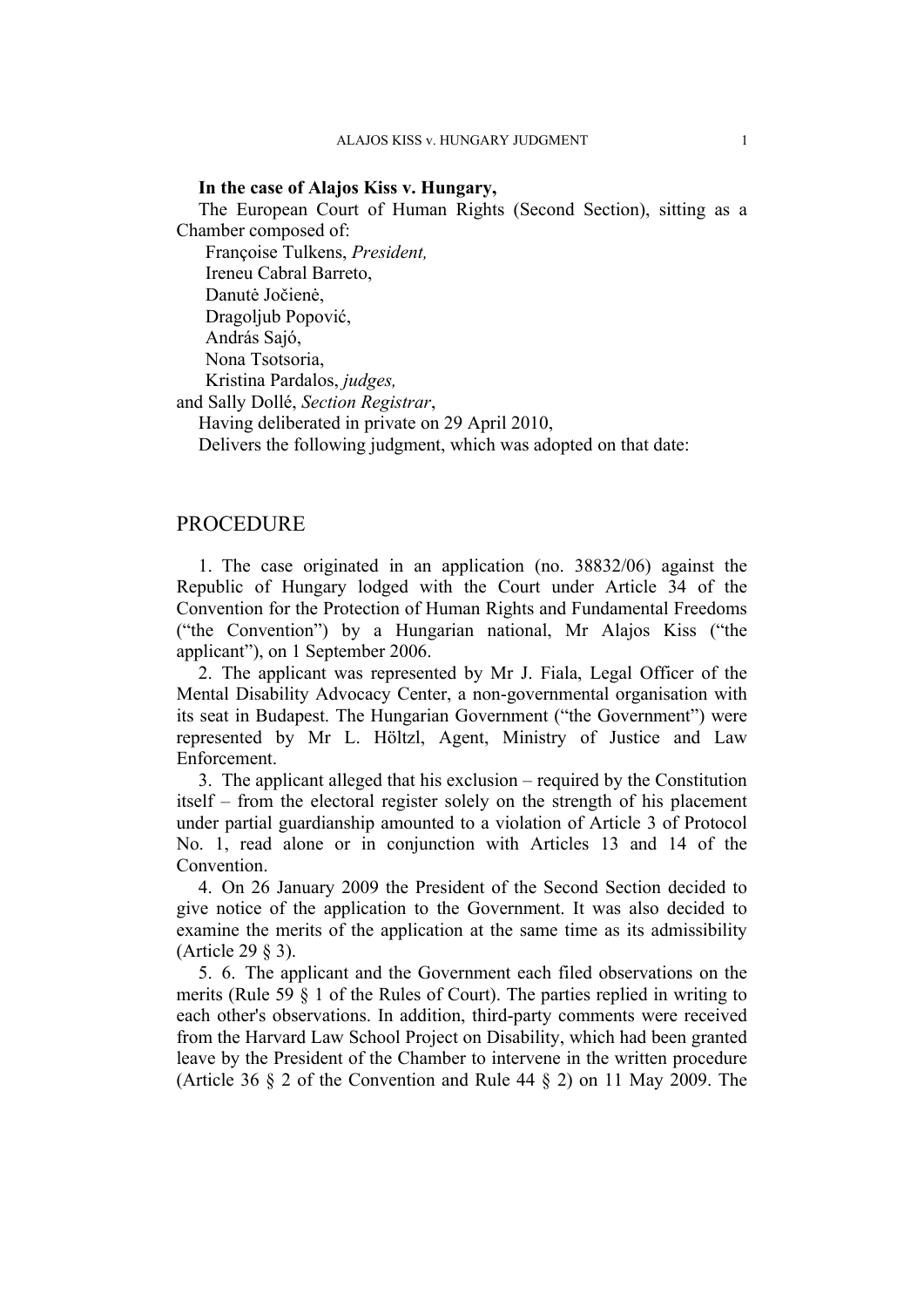applicant, but not the respondent Government, replied to those comments (Rule 44 § 5).

# THE FACTS

### I. THE CIRCUMSTANCES OF THE CASE

6. The applicant was born in 1954 and lives in Rózsaszentmárton.

7. In 1991 the applicant was diagnosed with manic depression. On 27 May 2005 he was placed under partial guardianship. Although this measure was based on the Civil Code which deals with the pecuniary and certain personal relations of citizens (see paragraph 12 below), it nevertheless also attracted the application of Article 70(5) of the Constitution (see paragraph 11 below) to the applicant, excluding him from the right to vote. In the underlying court decision it was noted that he took care of himself adequately but sometimes wasted money in an irresponsible fashion and was occasionally aggressive. The applicant did not appeal against this decision.

8. On 13 February 2006 the applicant realised that he had been omitted from the electoral register drawn up in view of the upcoming legislative elections. His complaint to the Electoral Office was to no avail.

9. The applicant further complained to the Pest Central District Court. On 9 March 2006 this court dismissed his case. It observed that, under Article 70(5) of the Constitution, those under guardianship could not participate in elections. This decision was served on the applicant's representative on 25 April 2006.

10. In the meantime, legislative elections took place on 9 and 23 April 2006, in which the applicant could not participate.

### II. RELEVANT DOMESTIC LAW AND THE INTERNATIONAL LEGAL INSTRUMENTS CONSIDERED

11. Article 70(5) of the Hungarian Constitution provides *inter alia* that persons placed under total or partial guardianship do not have a right to vote.

12. The Civil Code provides:

#### **Section 1**

"(1) This Act regulates the pecuniary and certain personal relations of citizens ..."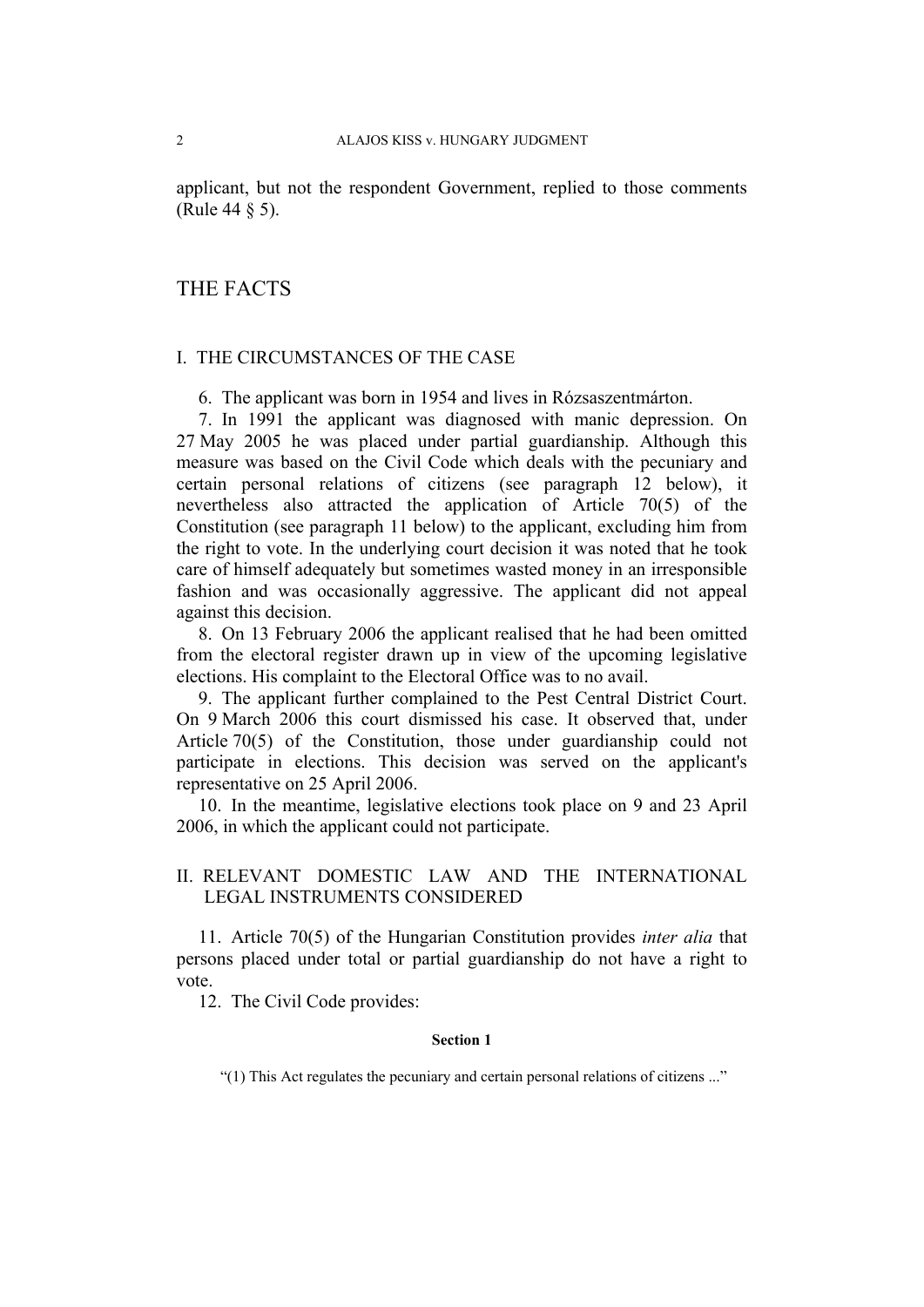### **Section 14**

"(4) Persons of legal age may be placed under partial guardianship by a court if their faculties necessary to conduct their affairs are – owing to their mental state, unsound mind or pathological addiction – permanently or recurrently diminished to a great extent in general or in relation to certain groups of matters.

(5) If the limitation of discretionary ability is only partial, the person under guardianship may make valid legal statements independently in all matters in relation to which the court did not limit his/her capacity in its decision.

(6) The court may limit the full capacity of a person placed under guardianship in particular in respect of the following groups of matters:

i. requests of social security, social and unemployment benefits and disposition over such benefits or over income deriving from employment ... exceeding the amount defined in paragraph (2) c) of section  $14/B$ ;

ii. right of disposition concerning moveable and real property;

iii. making certain legal statements in family law matters, namely:

a) legal statements concerning matrimonial property rights or property rights related to a registered partnership,

b) making statements in relation to the establishment of parentage,

c) defining the name of one's child and its alteration,

d) giving consent to the adoption of one's child;

iv. taking pecuniary decisions in relation to maintenance obligations;

v. making legal statements in relation to residential leases (conclusion and termination of the contract);

vi. inheritance matters;

vii. legal statements concerning placement in an in-house social institution;

viii. disposing of rights related to health services;

ix. determination of place of residence."

13. Act no. C of 1997 on Election Procedure provides as follows:

### **Registration of citizens of legal age without the right to vote**

### **Section 17**

"(1) In order to establish the right to vote, the organs listed under points a)-c) keep informed the central agency, managing the register of citizens' personal data and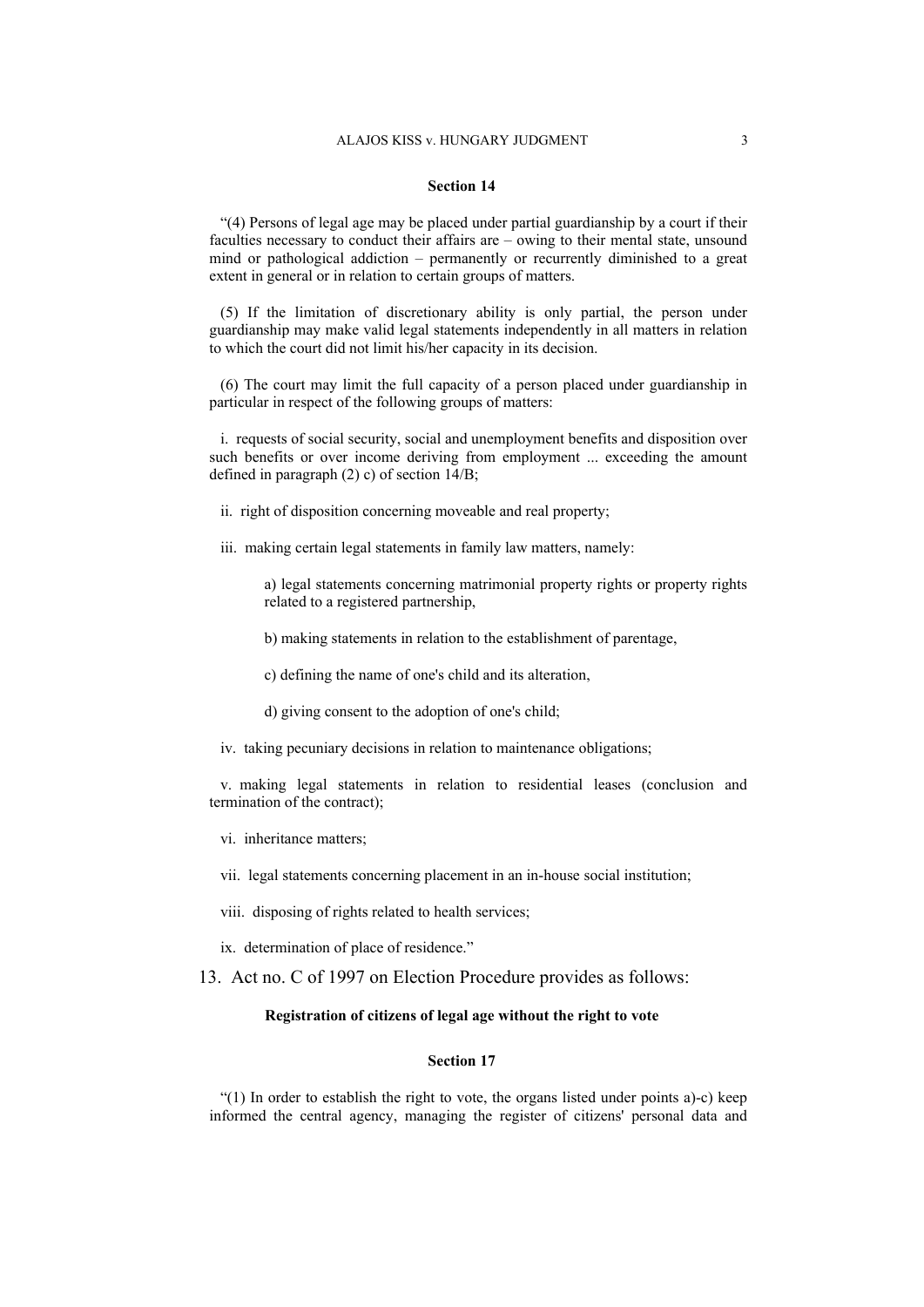addresses, of the changes occurring in the data, specified in paragraph (2), of ... citizens of legal age without the right to vote, as follows:

a) the office of guardians ... on placement under guardianship limiting or excluding legal capacity, and on the termination of guardianship, ...

(2) The communication described under paragraph (1) includes the citizen's:

a) first and last name (for women, also maiden name),

b) personal identification number,

c) the reason for exclusion from the exercise of voting rights, its beginning date and expected end date."

14. The United Nations Convention on the Rights of Persons with Disabilities (the "CRPD"), which was ratified by Hungary on 20 July 2007, provides as follows:

#### **Article 1 - Purpose**

... "Persons with disabilities include those who have long-term physical, mental, intellectual or sensory impairments which, in interaction with various barriers, may hinder their full and effective participation in society on an equal basis with others."

#### **Article 12 - Equal recognition before the law**

"1. States Parties reaffirm that persons with disabilities have the right to recognition everywhere as persons before the law.

2. States Parties shall recognize that persons with disabilities enjoy legal capacity on an equal basis with others in all aspects of life.

3. States Parties shall take appropriate measures to provide access by persons with disabilities to the support they may require in exercising their legal capacity.

4. States Parties shall ensure that all measures that relate to the exercise of legal capacity provide for appropriate and effective safeguards to prevent abuse in accordance with international human rights law. Such safeguards shall ensure that measures relating to the exercise of legal capacity respect the rights, will and preferences of the person, are free of conflict of interest and undue influence, are proportional and tailored to the person's circumstances, apply for the shortest time possible and are subject to regular review by a competent, independent and impartial authority or judicial body. The safeguards shall be proportional to the degree to which such measures affect the person's rights and interests. ..."

#### **Article 29 - Participation in political and public life**

"States Parties shall guarantee to persons with disabilities political rights and the opportunity to enjoy them on an equal basis with others, and shall undertake to: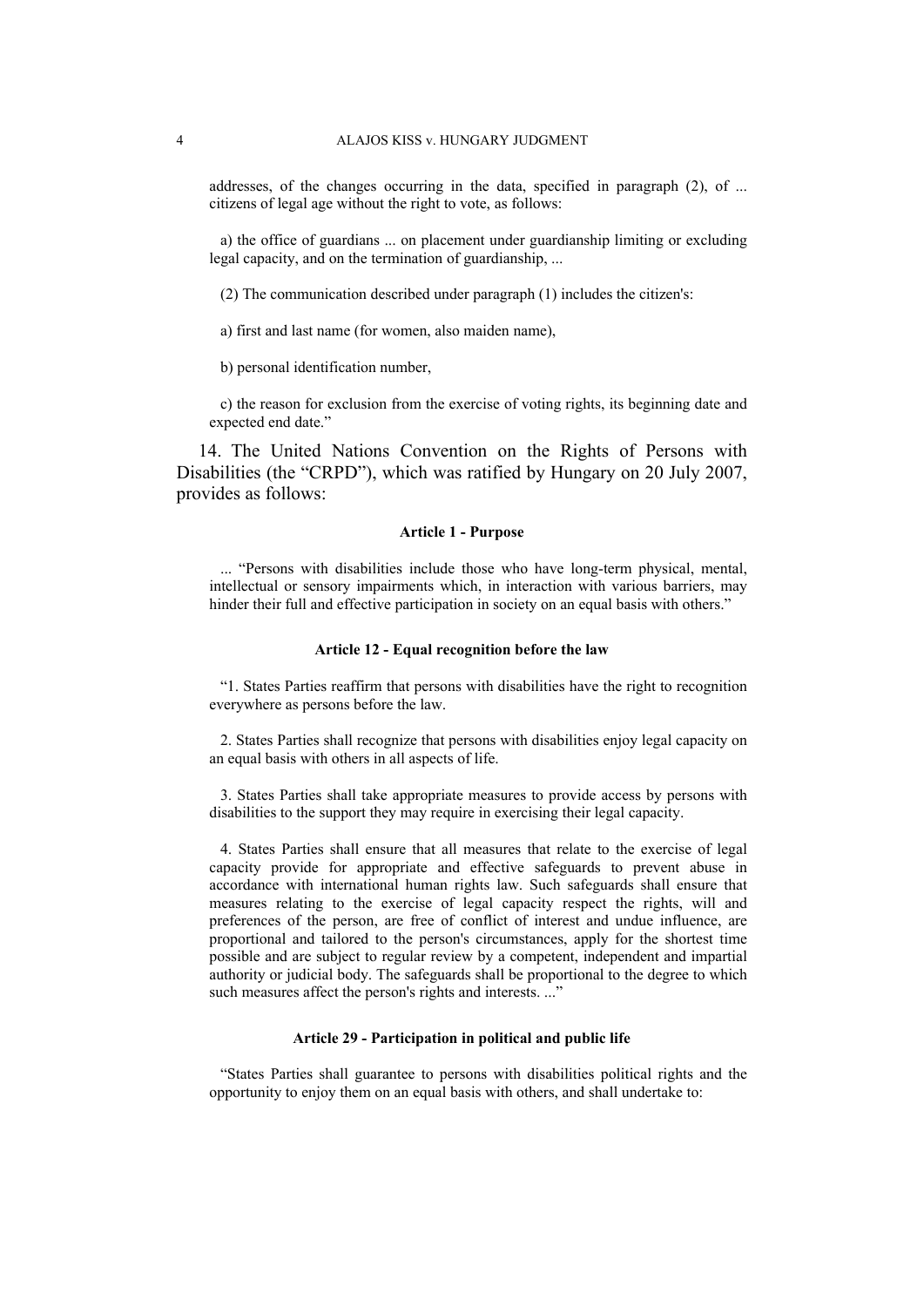a. Ensure that persons with disabilities can effectively and fully participate in political and public life on an equal basis with others, directly or through freely chosen representatives, including the right and opportunity for persons with disabilities to vote and be elected, inter alia, by:

i. Ensuring that voting procedures, facilities and materials are appropriate, accessible and easy to understand and use;

ii. Protecting the right of persons with disabilities to vote by secret ballot in elections and public referendums without intimidation, and to stand for elections, to effectively hold office and perform all public functions at all levels of government, facilitating the use of assistive and new technologies where appropriate;

iii. Guaranteeing the free expression of the will of persons with disabilities as electors and to this end, where necessary, at their request, allowing assistance in voting by a person of their own choice;

b. Promote actively an environment in which persons with disabilities can effectively and fully participate in the conduct of public affairs, without discrimination and on an equal basis with others, and encourage their participation in public affairs, including:

i. Participation in non-governmental organizations and associations concerned with the public and political life of the country, and in the activities and administration of political parties;

ii. Forming and joining organizations of persons with disabilities to represent persons with disabilities at international, national, regional and local levels."

15. The Council of Europe Recommendation R(99)4 of the Committee of Ministers to Member States on Principles Concerning the Legal Protection of Incapable Adults (adopted on 23 February 1999) ("Recommendation R(99)4") provides as follows:

#### **Principle 3 – Maximum preservation of capacity**

"... 2. In particular, a measure of protection should not automatically deprive the person concerned of the right to vote, or to make a will, or to consent or refuse consent to any intervention in the health field, or to make other decisions of a personal character at any time when his or her capacity permits him or her to do so."

16. Opinion no. 190/2002 of the European Commission for Democracy through Law (Venice Commission) on the Code of Good Practice in Electoral Matters ("Opinion no. 190/2002") provides as follows:

### **I.1. Universal suffrage – 1.1. Rule and exceptions**

#### **d. Deprivation of the right to vote and to be elected:**

"i. provision may be made for depriving individuals of their right to vote and to be elected, but only subject to the following cumulative conditions: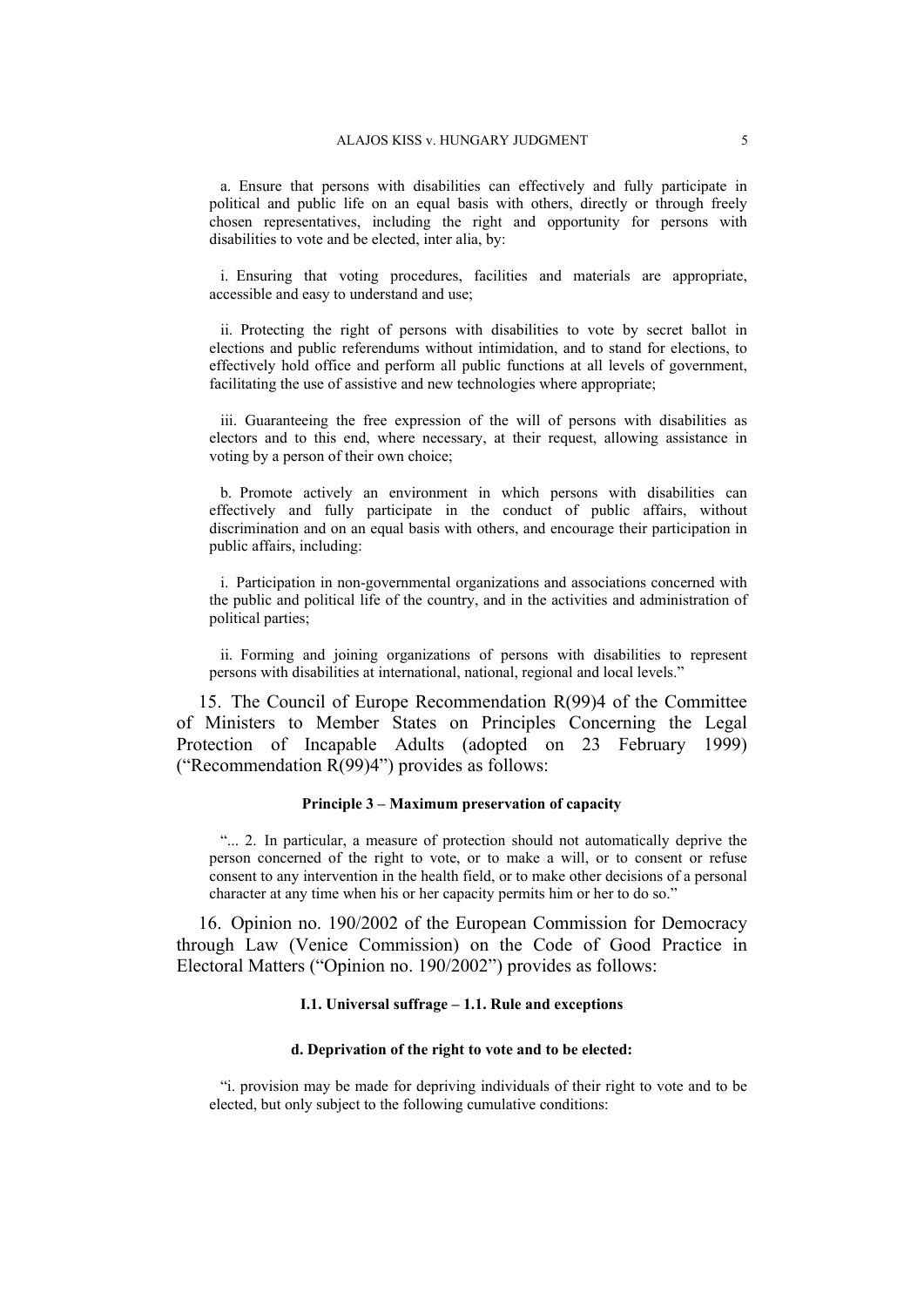ii. it must be provided for by law;

iii. the proportionality principle must be observed; conditions for depriving individuals of the right to stand for election may be less strict than for disenfranchising them;

iv. The deprivation must be based on mental incapacity or a criminal conviction for a serious offence.

v. Furthermore, the withdrawal of political rights or finding of mental incapacity may only be imposed by express decision of a court of law."

17. The Council of Europe Recommendation R(2006)5 of the Committee of Ministers to Member States on the Council of Europe Action Plan to Promote the Rights and Full Participation of People with Disabilities in Society: Improving the Quality of Life of People with Disabilities in Europe 2006-2015 (adopted on 5 April 2006) ("Recommendation R(2006)5") provides as follows:

### **3.1. Action line No.1: Participation in political and public life**

3.1.3. Specific actions by member states

"... iii. to ensure that no person with a disability is excluded from the right to vote or to stand for election on the basis of her/his disability; ..."

### THE LAW

### I. ALLEGED VIOLATION OF ARTICLE 3 OF PROTOCOL NO. 1 TO THE CONVENTION

18. The applicant complained that the disenfranchisement, imposed on him because he was under partial guardianship for manic depression, constituted an unjustified deprivation of his right to vote, which was not susceptible to any remedy since it was prescribed by the Constitution, and which was discriminatory in nature. He relied on Article 3 of Protocol No. 1, read alone or in conjunction with Articles 13 and 14 of the Convention.

19. The Government contested those arguments.

20. The Court considers that the application falls to be examined under Article 3 of Protocol No. 1 (see, mutatis mutandis, *Hirst v. the United Kingdom (no. 2)*, no. 74025/01, §§ 53 and 54, 30 March 2004) which provides as relevant: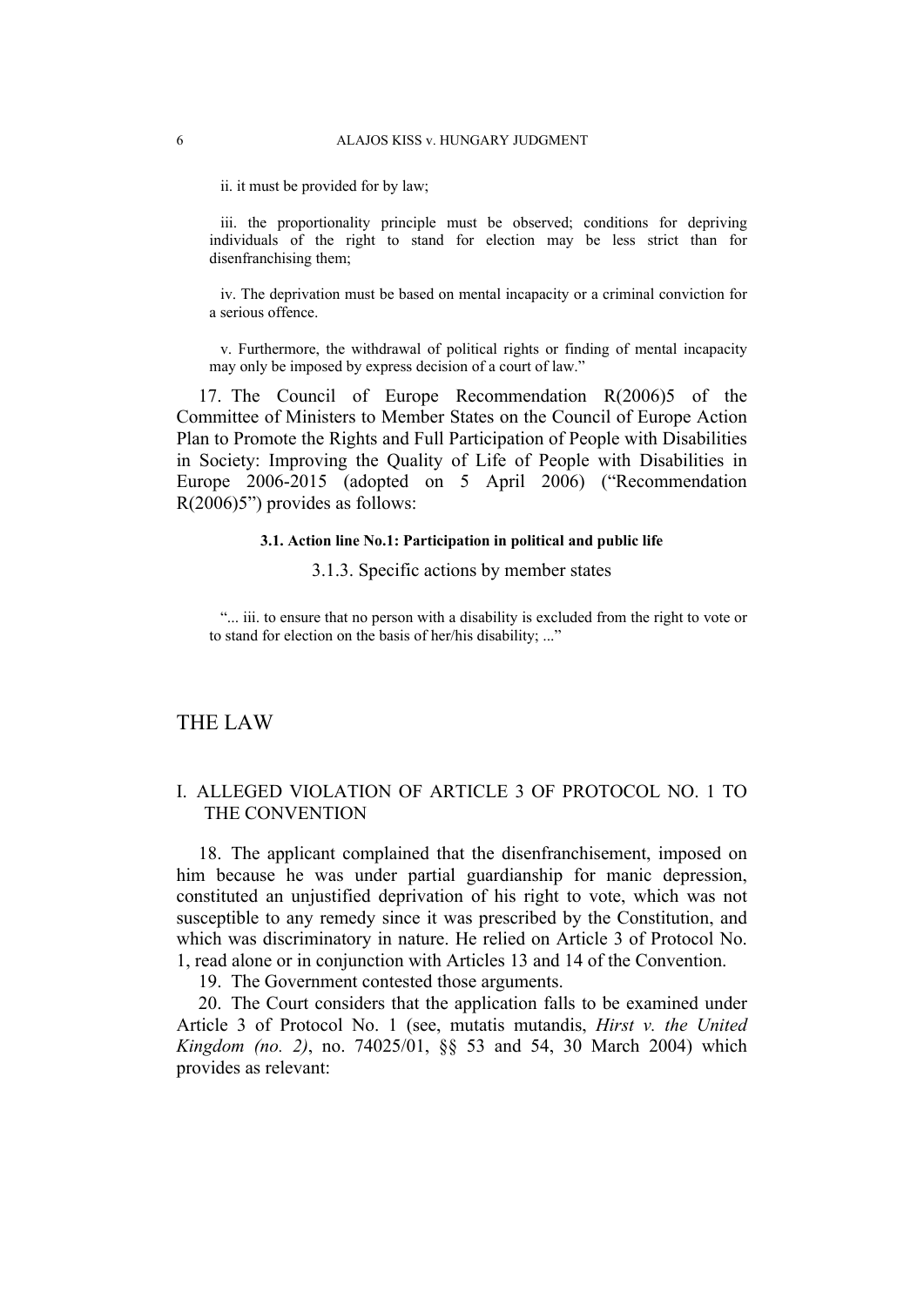"The High Contracting Parties undertake to hold free elections at reasonable intervals by secret ballot, under conditions which will ensure the free expression of the opinion of the people in the choice of the legislature."

### **A. Admissibility**

21. The Government submitted that the application should be rejected for non-exhaustion of domestic remedies, since the applicant had not appealed against his placement under guardianship (see paragraph 7 above).

22. The applicant submitted that he had accepted the necessity of his placement under partial guardianship in view of his mental ailment; therefore, he had not appealed against the District Court's decision. The purpose of the present application was solely to challenge the fact that as a person placed under guardianship he had automatically lost his right to vote. To challenging his guardianship was not an effective remedy to this problem; guardianship proceedings are not concerned as such with one's right to vote. Only a full restoration of the applicant's legal capacity would restore his right to vote, which however was neither possible (since he suffers from a mental disability) nor desirable (since he would lose the legal protection provided by guardianship).

23. The Court notes that the applicant accepted the necessity of his placement under partial guardianship and that, therefore, he did not appeal against it. It observes that the subject matter of the application is not the guardianship measure, but its automatic consequence prescribed in the Constitution (see paragraph 11 above), namely the applicant's disenfranchisement. The Government have not pointed to any remedy capable of redressing this latter issue. It follows that the application cannot be rejected for non-exhaustion of domestic remedies. Moreover, it is not manifestly ill-founded within the meaning of Article 35 § 3 of the Convention or inadmissible on any other grounds. It must therefore be declared admissible.

### **B. Merits**

### *1. The parties' submissions*

#### **a. The Government**

24. The Government submitted that the rights under Article 3 of Protocol No. 1 are not absolute and might be restricted under certain conditions. The Contracting States might specify the conditions of active and passive suffrage in their domestic law and enjoyed a wide margin of appreciation in this respect, although those conditions must not restrict the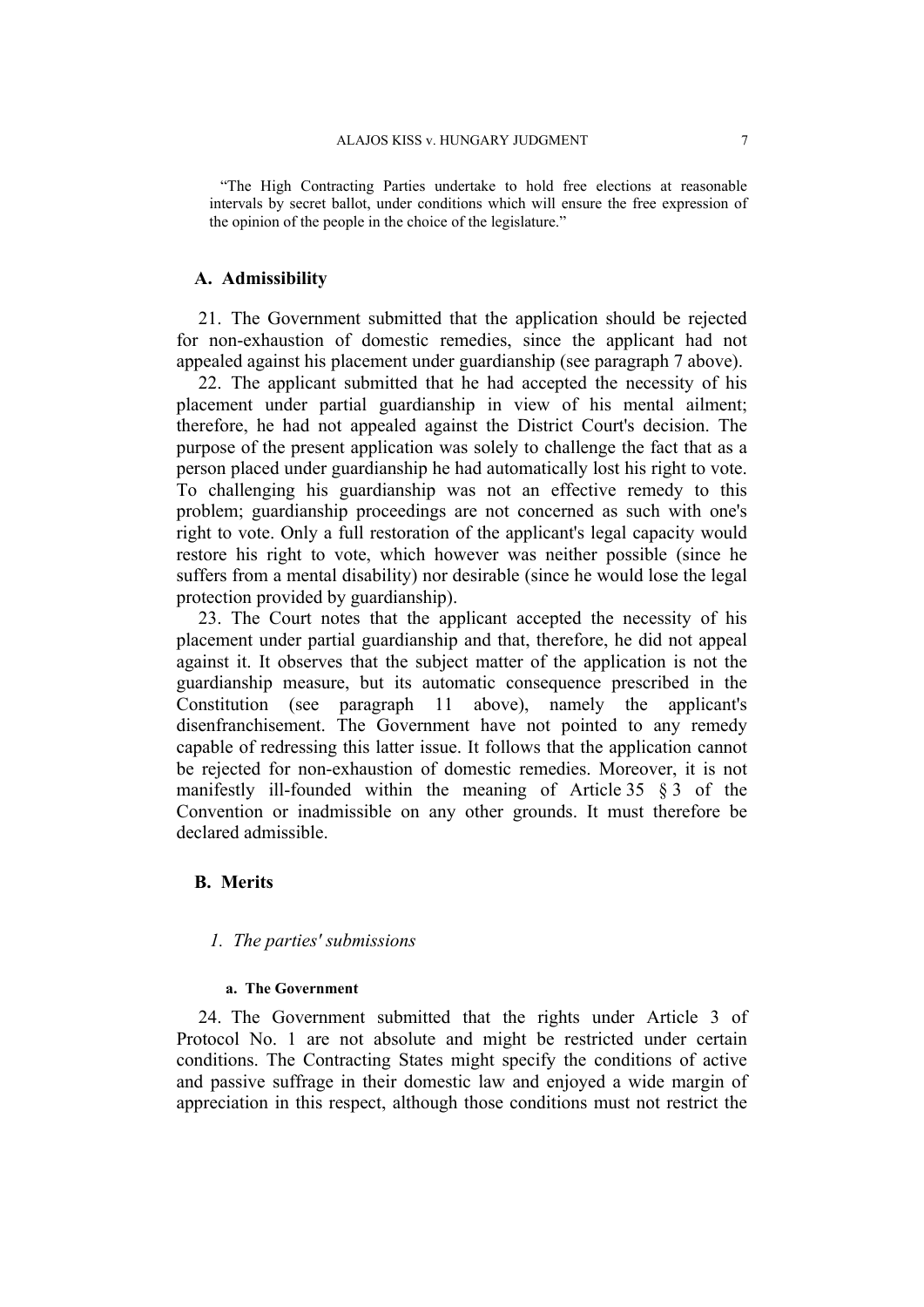rights in question to such an extent that their very substance was affected. The grounds for exclusion from the right to vote (Article 70(5) of the Constitution, see paragraph 11 above) had been incorporated into the Constitution by Act no. 31 of 1989. According to the reasoning of the Act, its purpose had been to regulate the basic rights and obligations in the spirit of international human rights instruments, including the Universal Declaration of Human Rights and the International Covenant on Civil and Political Rights.

25. In identifying those eligible to vote, the general practice was to set a minimum age requirement, normally that of majority, whereby States automatically excluded from the right to vote all underage citizens (although assessed individually, several minors could be found mature enough to participate in public affairs). The objective was to ensure that only citizens capable of assessing the consequences of their decisions, capable of making conscious and judicious decisions and vested with other rights linked to the age of majority, should participate in public affairs.

26. The exclusion from the right to vote of persons under guardianship pursued the same legitimate aim. These persons, although adults, lacked the capacity to manage their affairs, including the exercise of their right to vote, owing to their mental state, unsound mind or pathological addiction. When assessing whether to place the applicant under guardianship, the District Court factored into its decision the applicant's resultant exclusion from the right to vote, pursuant to the constitutional rule disenfranchising those citizens who were incapable of assessing the consequences of their decisions or of making conscious or judicious decisions.

27. Furthermore, in the Government's view, the prohibition complained of was in compliance with the Venice Commission's Opinion no. 190/2002 (see paragraph 16 above) and cannot therefore be considered disproportionate, all the more so since the applicant's right to vote would be statutorily restored if his placement under guardianship was rescinded at one of the periodical judicial reviews of his condition, or if a motion of the applicant to the same end succeeded in view of his improved mental status.

### **b. The applicant**

28. The applicant accepted in principle that the restriction in question pursued a legitimate aim, as suggested by the Government (see paragraphs 25 and 26 above), without subscribing to the view that people under guardianship in general could not make the responsible choices required for participation in elections. However, he argued that States should enjoy a narrow margin of appreciation in the matter, essentially because any exclusion of people with disabilities from public life must be subject to scrutiny as to whether it was compatible with relevant international human rights requirements, particularly where there had been no substantive debate at the domestic level on the appropriateness of the measure. He added that,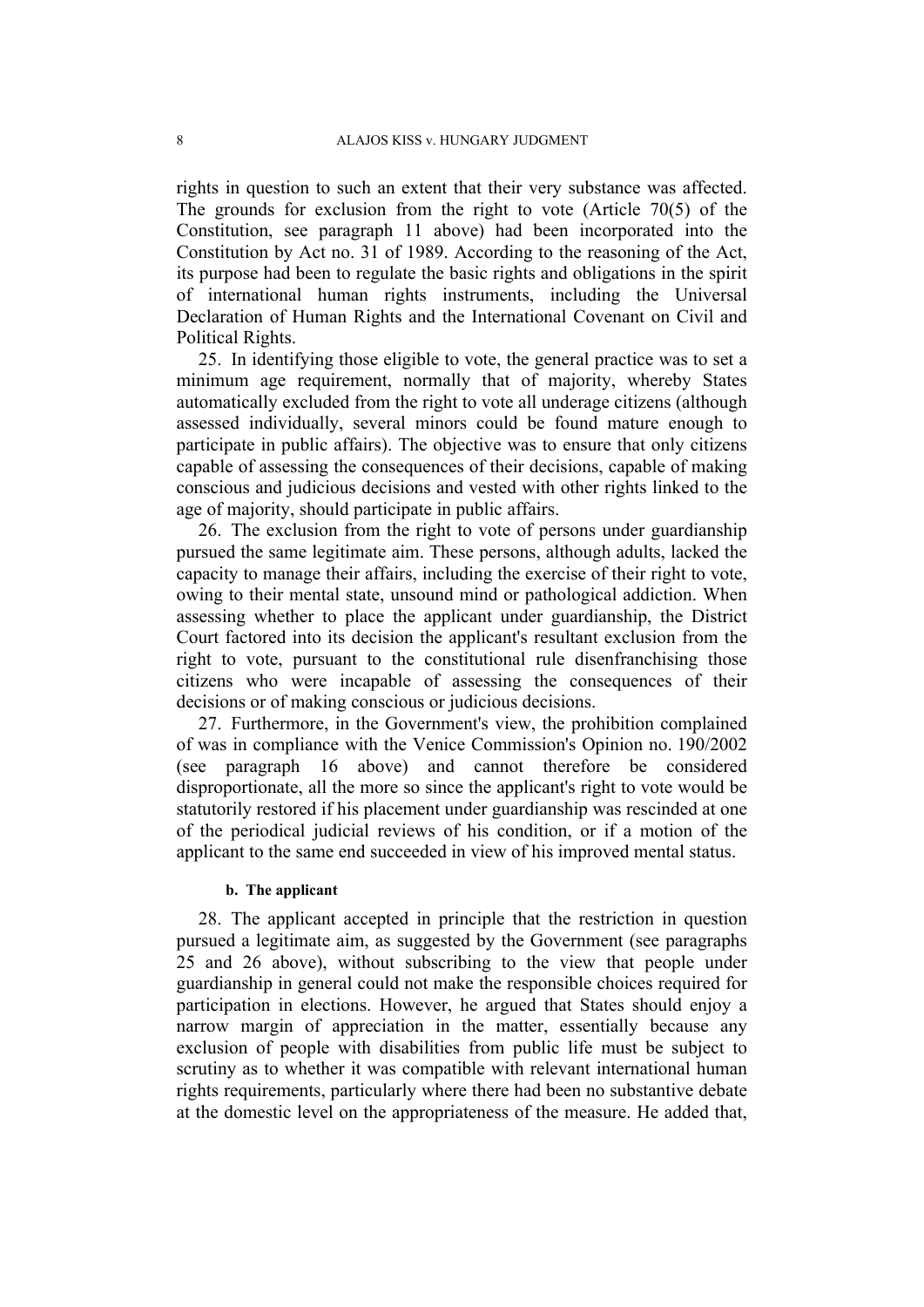with regard to the voting rights of people with disabilities, the historical or political specifics of particular electoral systems played no role.

29. The applicant also submitted that the restriction in question affected 0.75% of the Hungarian population of voting age, which was a substantial group. In reply to the Government's argument in paragraph 25 above, he emphasised that there were important distinctions between minors and people with disabilities, the most significant being that, while an individual assessment of the maturity of all minors would be an unreasonable burden on the authorities, the same could not be said about the fitness to vote of adults under guardianship, whose status was in any event determined in individual judicial proceedings.

30. He further argued that the judicial decision resulting in his placement under guardianship had not been preceded by any particular scrutiny establishing a connection between his mental ailment and his capacity to vote. In his view, there was indeed no such connection, since his condition in no way impeded his capacity to orient himself in political matters. The absence of such scrutiny could be explained by the fact that, in any event, the District Court had no discretion in this regard, the restriction being directly prescribed by the Constitution. This was different from the legislation of several Member States of the Council of Europe including Germany, Austria, Switzerland, France, Italy, Sweden and Spain, where persons under partial guardianship could vote.

31. As regards international law, the applicant submitted, in reply to the Government's argument in paragraph 27 above, that Opinion no. 190/2002 was in fact silent on the issue of whether persons under guardianship could be excluded from the right to vote, but this silence could not be interpreted as permitting a blanket and automatic prohibition on all persons under guardianship. He drew attention to Principle 3.2 of Recommendation R(99)4 (see paragraph 15 above) and Articles 12 and 29 of the CRPD (see paragraph 14 above).

32. The applicant further rejected as outdated the Government's approach according to which all persons with intellectual and psycho-social disability, placed under guardianship, were incapable of independent decision-making. In his view, modern legislation accepted that the decisionmaking capacity of people with intellectual or mental disabilities should be recognised as much as possible, especially in the field of the right to vote. This approach was reflected in trends in international law, such as the CRPD (see paragraph 14 above). If one were to accept that a blanket and automatic prohibition on the right to vote of people under guardianship was justified because they were, based on their legal status, unable to make conscious and judicious decisions and were unfit to vote, then a large class of citizens would be deprived of the protection provided by Article 3 of Protocol No. 1, without due consideration given to their individual circumstances. This was incompatible with the Court's case-law on the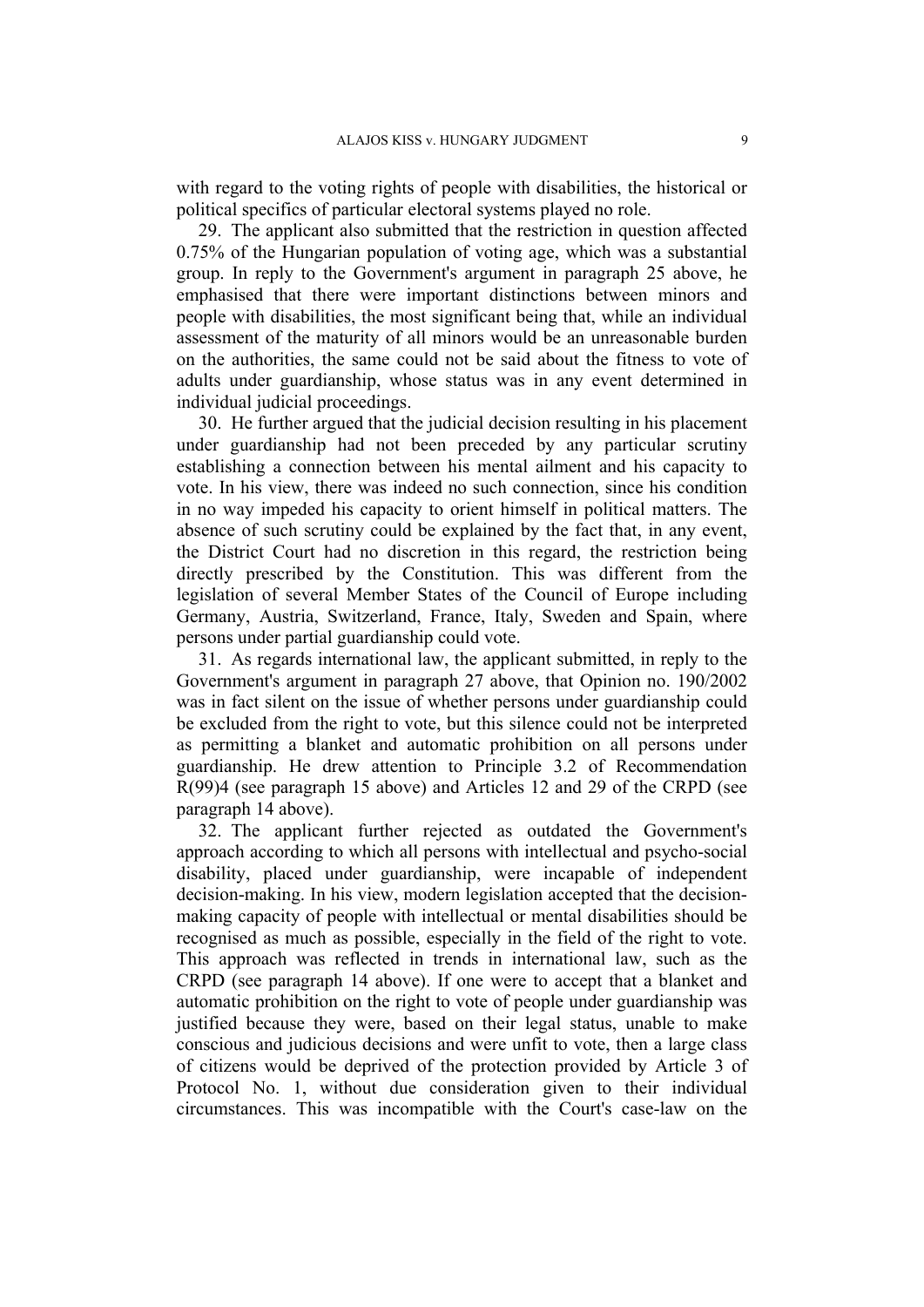matter (see *Hirst v. the United Kingdom (no. 2) [GC]*, no. 74025/01, ECHR  $2005 - IX$ ).

33. Lastly, the applicant submitted that the impugned restriction could be replaced by a less restrictive alternative, such as allowing the courts to address this particular issue in guardianship proceedings or establishing a separate procedure with a view to assessing the fitness to vote of a person under guardianship.

#### **c. The third party**

34. The intervener emphasised that the prohibition in question was not only at variance with Recommendation R(2006)5 (see paragraph 17 above), but was also not in compliance with Articles 12 and 29 of the CRPD (see paragraph 14 above), which was the first legally binding instrument in international law guaranteeing the comprehensive protection of the rights of persons with disabilities. This convention, signed by the European Community on 30 March 2007, represented the practice of European States which should be considered when interpreting Article 3 of Protocol No. 1.

### **d. The applicant's comments on the third-party intervention**

35. The applicant agreed with the intervener that the rights under the Convention of those with disabilities should be interpreted in the light of the CRPD (see paragraph 14 above). He considered himself mentally disabled and, as such, should benefit from the protection afforded by the CRPD. The restriction imposed on him is incompatible with the CRPD's spirit and text, in particular its Articles 12 and 29.

### *2. The Court's assessment*

#### **a. General principles**

36. The Court refers to its case-law in the matter, as outlined in the judgment of *Hirst v. the United Kingdom (no. 2) [GC]*, (op.cit.):

"57. [T]he Court has established that [Article 3 of Protocol No. 1] guarantees individual rights, including the right to vote and to stand for election (see *Mathieu-Mohin and Clerfayt v. Belgium*, judgment of 2 March 1987, Series A no. 113, pp. 22- 23, §§ 46-51). ...

58. The ... rights guaranteed under Article 3 of Protocol No. 1 are crucial to establishing and maintaining the foundations of an effective and meaningful democracy governed by the rule of law ...

59. ... [T]he right to vote is not a privilege. In the twenty-first century, the presumption in a democratic State must be in favour of inclusion. ... Universal suffrage has become the basic principle (see *Mathieu-Mohin and Clerfayt*, cited above, p. 23,  $\S$  51, citing *X v. Germany*, no. 2728/66, Commission decision of 6 October 1967, Collection 25, pp. 38-41).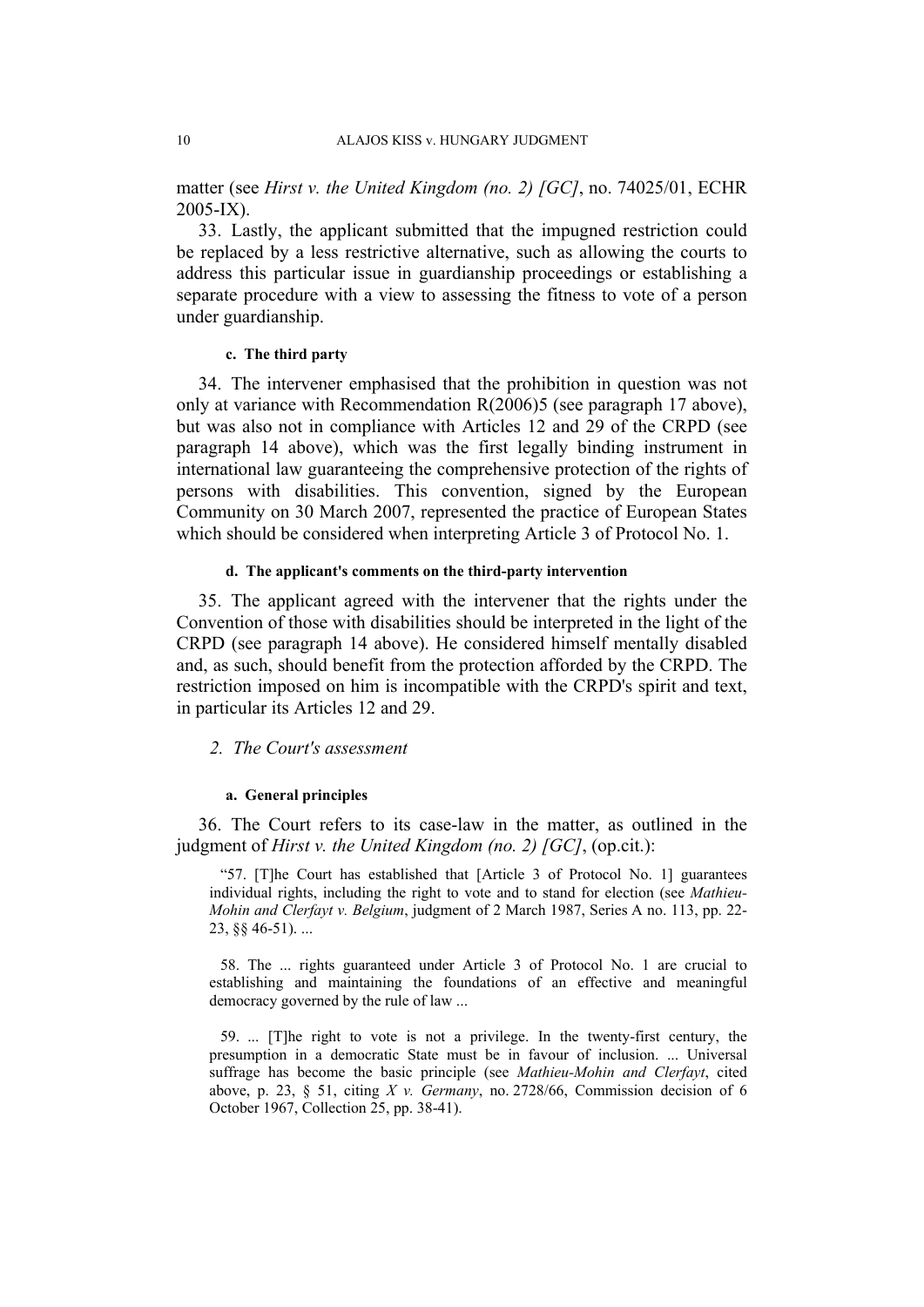60. Nonetheless, the rights bestowed by Article 3 of Protocol No. 1 are not absolute. There is room for implied limitations and Contracting States must be allowed a margin of appreciation in this sphere.

61. ... The Court reaffirms that the margin in this area is wide (see *Mathieu-Mohin and Clerfayt*, cited above, p. 23, § 52, and, more recently, *Matthews v. the United Kingdom* [GC], no. 24833/94, § 63, ECHR 1999-I; see also *Labita v. Italy* [GC], no. 26772/95, § 201, ECHR 2000-IV, and *Podkolzina v. Latvia*, no. 46726/99, § 33, ECHR 2002-II). ...

62. It is, however, for the Court to determine in the last resort whether the requirements of Article 3 of Protocol No. 1 have been complied with; it has to satisfy itself that the conditions do not curtail the rights in question to such an extent as to impair their very essence and deprive them of their effectiveness; that they are imposed in pursuit of a legitimate aim; and that the means employed are not disproportionate (see *Mathieu-Mohin and Clerfayt*, p. 23, § 52). In particular, any conditions imposed must not thwart the free expression of the people in the choice of the legislature – in other words, they must reflect, or not run counter to, the concern to maintain the integrity and effectiveness of an electoral procedure aimed at identifying the will of the people through universal suffrage. For example, the imposition of a minimum age may be envisaged with a view to ensuring the maturity of those participating in the electoral process or, in some circumstances, eligibility may be geared to criteria, such as residence, to identify those with sufficiently continuous or close links to, or a stake in, the country concerned (see *Hilbe v. Liechtenstein* (dec.), no. 31981/96, ECHR 1999-VI, and *Melnychenko v. Ukraine*, no. 17707/02, § 56, ECHR 2004-X). Any departure from the principle of universal suffrage risks undermining the democratic validity of the legislature thus elected and the laws it promulgates. Exclusion of any groups or categories of the general population must accordingly be reconcilable with the underlying purposes of Article 3 of Protocol No. 1 (see, *mutatis mutandis*, *Aziz v. Cyprus*, no. 69949/01, § 28, ECHR 2004-V)."

#### **b. Application of those principles to the present case**

37. The Court will therefore determine whether the measure in question pursued a legitimate aim in a proportionate manner having regard to the principles identified above.

#### *(i) Legitimate aim*

38. The Court points out that Article 3 of Protocol No. 1 does not, like other provisions of the Convention, specify or limit the aims which a restriction must pursue and that a wide range of purposes may therefore be compatible with Article 3. The Government submitted that the measure complained of pursued the legitimate aim of ensuring that only citizens capable of assessing the consequences of their decisions and making conscious and judicious decisions should participate in public affairs (see paragraphs 25 and 26 above). The applicant accepted this view (see paragraph 28 above) and the Court sees no reason to hold otherwise. It is therefore satisfied that the measure pursued a legitimate aim.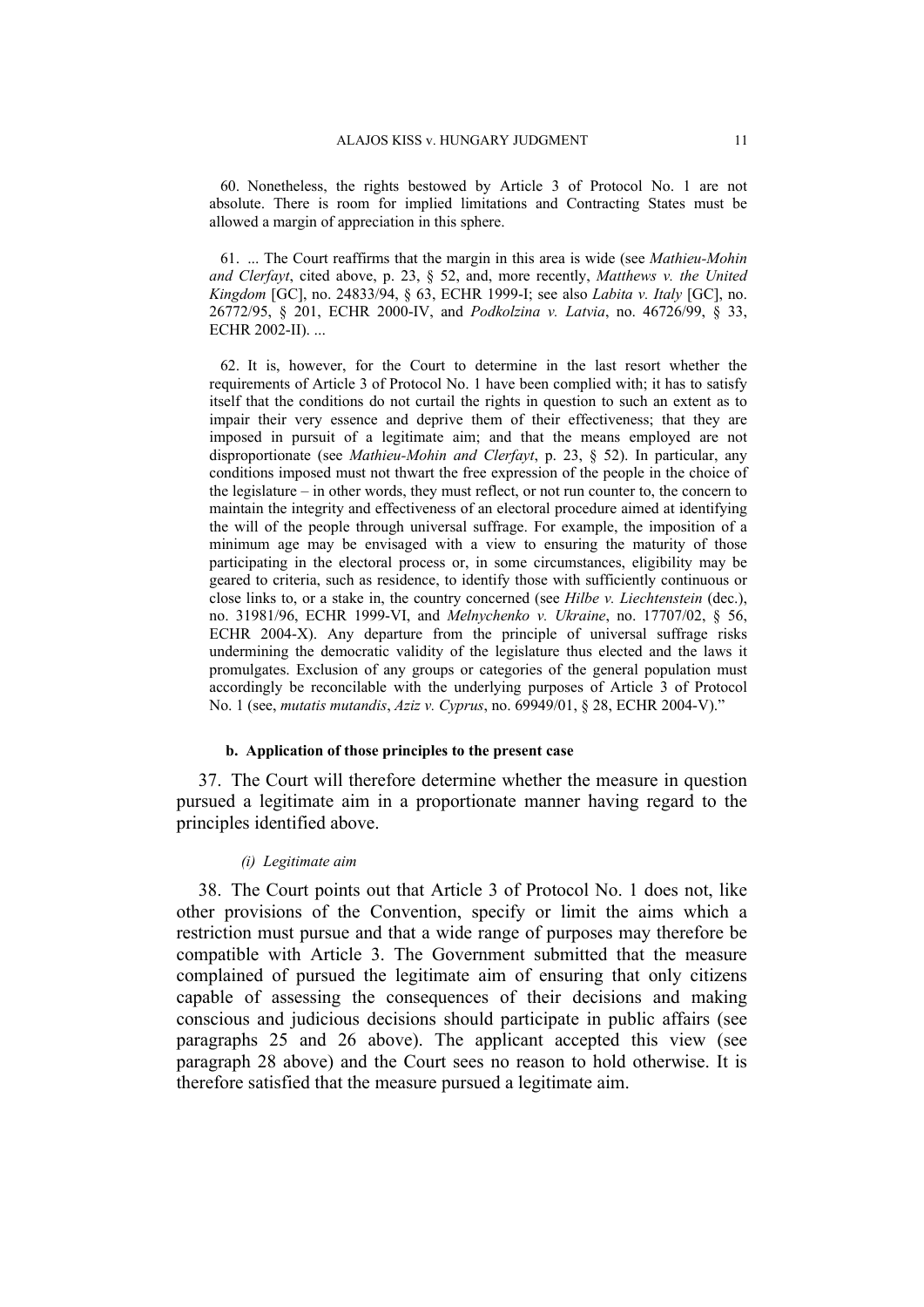#### *(ii) Proportionality*

39. The Court notes that the restriction in question does not distinguish between those under total and those under partial guardianship (see paragraph 11 above), and is removed once guardianship is terminated (see the Government's submission in paragraph 27 above, not disputed by the applicant). However, it observes the applicant's assertion in paragraph 29 above, not refuted by the Government, that 0.75% of the Hungarian population of voting age is concerned by disenfranchisement on account of being under guardianship in a manner which is indiscriminate. It finds this to be a significant figure, and it cannot be claimed that the bar is negligible in its effects.

40. The Government argued, relying on the margin of appreciation, that it must be permissible for the legislature to establish rules ensuring that only those who are capable of assessing the consequences of their decisions and making conscious and judicious decisions should participate in public affairs.

41. The Court accepts that this is an area in which, generally, a wide margin of appreciation should be granted to the national legislature in determining whether restrictions on the right to vote can be justified in modern times and, if so, how a fair balance is to be struck. In particular, it should be for the legislature to decide as to what procedure should be tailored to assessing the fitness to vote of mentally disabled persons. The Court observes that there is no evidence that the Hungarian legislature has ever sought to weigh the competing interests or to assess the proportionality of the restriction as it stands.

42. The Court cannot accept, however, that an absolute bar on voting by any person under partial guardianship, irrespective of his or her actual faculties, falls within an acceptable margin of appreciation. Indeed, while the Court reiterates that this margin of appreciation is wide, it is not allembracing (*Hirst v. the United Kingdom (no. 2) [GC]*, op. cit., § 82). In addition, if a restriction on fundamental rights applies to a particularly vulnerable group in society, who have suffered considerable discrimination in the past, such as the mentally disabled, then the State's margin of appreciation is substantially narrower and it must have very weighty reasons for the restrictions in question (cf. also the example of those suffering different treatment on the ground of their gender - *Abdulaziz, Cabales and Balkandali v. the United Kingdom*, 28 May 1985, § 78, Series A no. 94, race - *D.H. and Others v. the Czech Republic* [GC], no. 57325/00, § 182, ECHR 2007-..., or sexual orientation - *E.B. v. France* [GC], no. 43546/02, § 94, ECHR 2008-...). The reason for this approach, which questions certain classifications *per se*, is that such groups were historically subject to prejudice with lasting consequences, resulting in their social exclusion. Such prejudice may entail legislative stereotyping which prohibits the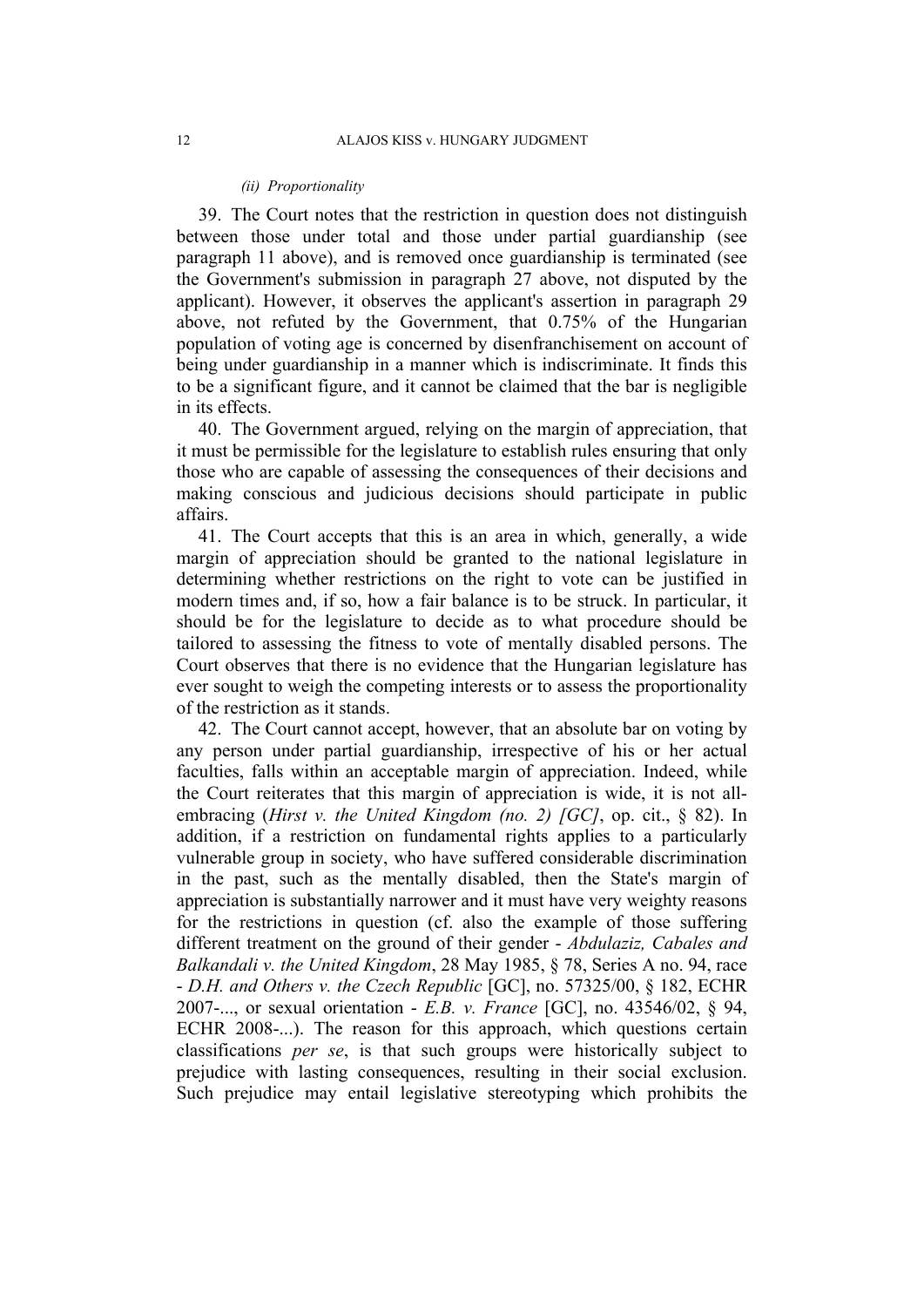individualised evaluation of their capacities and needs (cf. *Shtukaturov v. Russia*, no. 44009/05, § 95, 27 March 2008).

43. The applicant in the present case lost his right to vote as the result of the imposition of an automatic, blanket restriction on the franchise of those under partial guardianship. He may therefore claim to be a victim of the measure. The Court cannot speculate as to whether the applicant would still have been deprived of the right to vote even if a more limited restriction on the rights of the mentally disabled had been imposed in compliance with the requirements of Article 3 of Protocol No. 1 (see mutatis mutandis *Hirst v. the United Kingdom (no. 2)*, op.cit, §§ 48 to 52).

44. The Court further considers that the treatment as a single class of those with intellectual or mental disabilities is a questionable classification, and the curtailment of their rights must be subject to strict scrutiny. This approach is reflected in other instruments of international law, referred to above (paragraphs 14-17). The Court therefore concludes that an indiscriminate removal of voting rights, without an individualised judicial evaluation and solely based on a mental disability necessitating partial guardianship, cannot be considered compatible with the legitimate grounds for restricting the right to vote.

There has accordingly been a violation of Article 3 of Protocol No. 1 to the Convention.

### II. APPLICATION OF ARTICLE 41 OF THE CONVENTION

### 45. Article 41 of the Convention provides:

"If the Court finds that there has been a violation of the Convention or the Protocols thereto, and if the internal law of the High Contracting Party concerned allows only partial reparation to be made, the Court shall, if necessary, afford just satisfaction to the injured party."

### **A. Damage**

46. The applicant claimed 10,000 euros (EUR) in respect of nonpecuniary damage.

47. The Government contested this claim.

48. The Court considers that the applicant must have suffered some nonpecuniary damage and awards him, on an equitable basis, EUR 3,000 under this head.

### **B. Costs and expenses**

49. The applicant also claimed EUR 7,500 for the costs and expenses incurred before the domestic authorities and the Court. This sum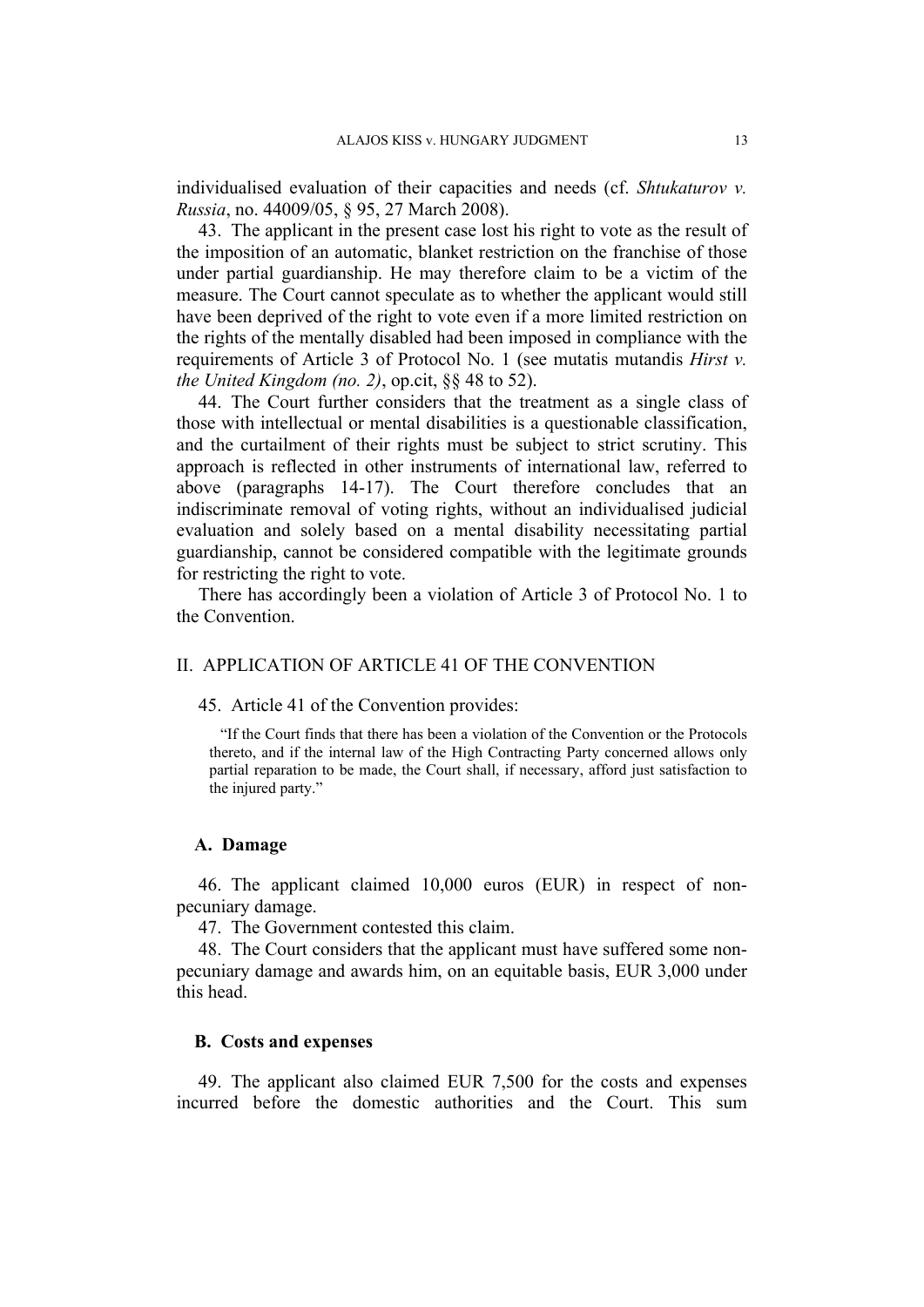corresponds to 75 hours of legal work, according to the time-sheet submitted, billable by his representative and charged at an hourly rate of EUR 100.

50. The Government contested this claim.

51. According to the Court's case-law, an applicant is entitled to the reimbursement of costs and expenses only in so far as it has been shown that these have been actually and necessarily incurred and were reasonable as to quantum. In the present case, regard being had to the documents in its possession and the above criteria, the Court considers it reasonable to award the sum of EUR 5,000 covering costs under all heads.

### **C. Default interest**

52. The Court considers it appropriate that the default interest should be based on the marginal lending rate of the European Central Bank, to which should be added three percentage points.

# FOR THESE REASONS, THE COURT UNANIMOUSLY

- 1. *Declares* the application admissible;
- 2. *Holds* that there has been a violation of Article 3 of Protocol No. 1 of the Convention;
- 3. *Holds*

(a) that the respondent State is to pay the applicant, within three months from the date on which the judgment becomes final in accordance with Article 44 § 2 of the Convention, the following amounts, to be converted into Hungarian forints at the rate applicable at the date of settlement:

- (i) EUR 3,000 (three thousand euros), plus any tax that may be chargeable, in respect of non-pecuniary damage;
- (ii) EUR 5,000 (five thousand euros), plus any tax that may be chargeable to the applicant, in respect of costs and expenses;

(b) that from the expiry of the above-mentioned three months until settlement simple interest shall be payable on the above amounts at a rate equal to the marginal lending rate of the European Central Bank during the default period plus three percentage points;

4. *Dismisses* the remainder of the applicant's claim for just satisfaction.